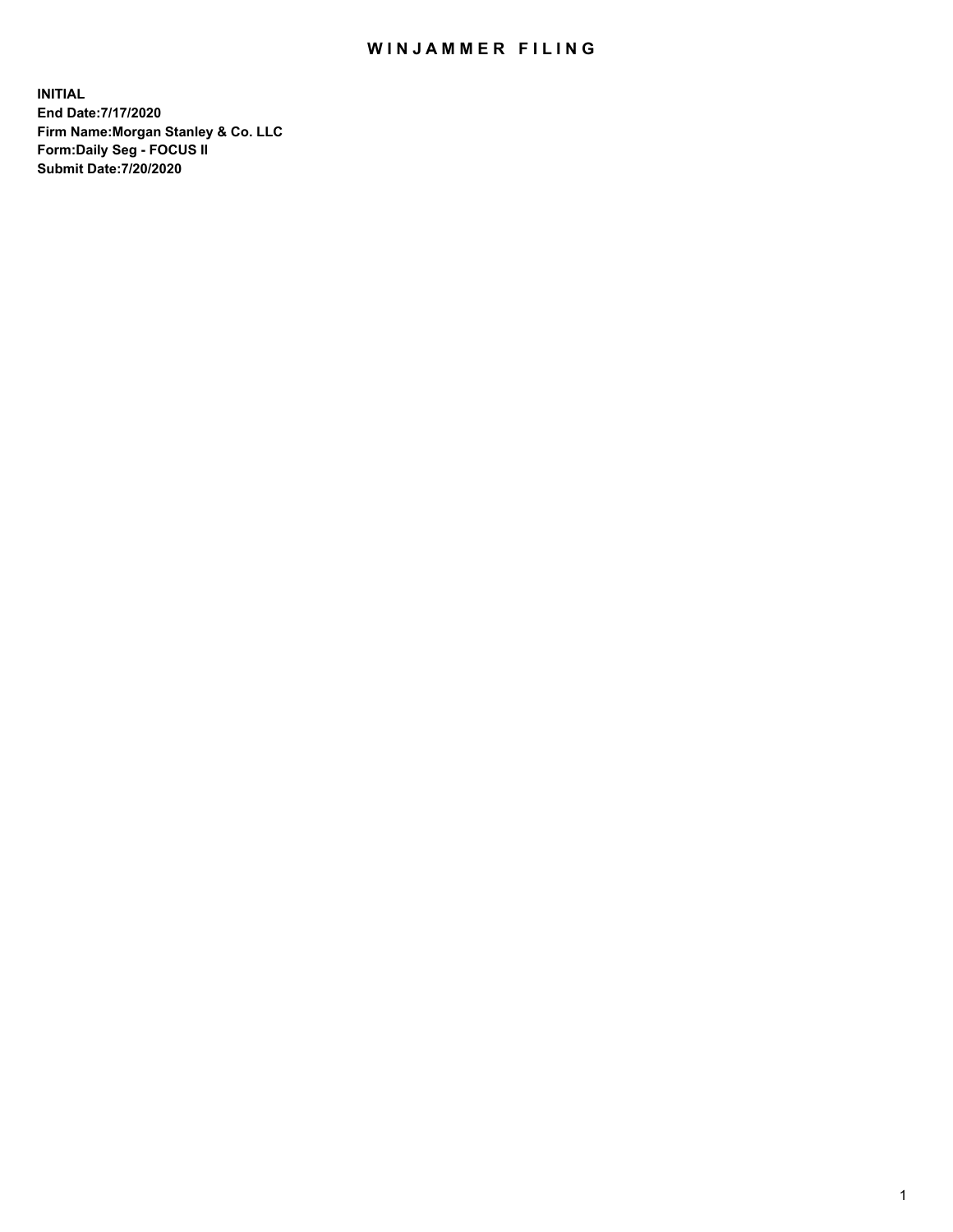**INITIAL End Date:7/17/2020 Firm Name:Morgan Stanley & Co. LLC Form:Daily Seg - FOCUS II Submit Date:7/20/2020 Daily Segregation - Cover Page**

| Name of Company                                                                                                                                                                                                                                                                                                                | Morgan Stanley & Co. LLC                               |
|--------------------------------------------------------------------------------------------------------------------------------------------------------------------------------------------------------------------------------------------------------------------------------------------------------------------------------|--------------------------------------------------------|
| <b>Contact Name</b>                                                                                                                                                                                                                                                                                                            | <b>Ikram Shah</b>                                      |
| <b>Contact Phone Number</b>                                                                                                                                                                                                                                                                                                    | 212-276-0963                                           |
| <b>Contact Email Address</b>                                                                                                                                                                                                                                                                                                   | Ikram.shah@morganstanley.com                           |
| FCM's Customer Segregated Funds Residual Interest Target (choose one):<br>a. Minimum dollar amount: ; or<br>b. Minimum percentage of customer segregated funds required:% ; or<br>c. Dollar amount range between: and; or<br>d. Percentage range of customer segregated funds required between:% and%.                         | 235,000,000<br><u>0</u><br><u>00</u><br>0 <sub>0</sub> |
| FCM's Customer Secured Amount Funds Residual Interest Target (choose one):<br>a. Minimum dollar amount: ; or<br>b. Minimum percentage of customer secured funds required:% ; or<br>c. Dollar amount range between: and; or<br>d. Percentage range of customer secured funds required between:% and%.                           | 140,000,000<br><u>0</u><br><u>00</u><br>0 <sub>0</sub> |
| FCM's Cleared Swaps Customer Collateral Residual Interest Target (choose one):<br>a. Minimum dollar amount: ; or<br>b. Minimum percentage of cleared swaps customer collateral required:% ; or<br>c. Dollar amount range between: and; or<br>d. Percentage range of cleared swaps customer collateral required between:% and%. | 92,000,000<br><u>0</u><br><u>00</u><br>00              |

Attach supporting documents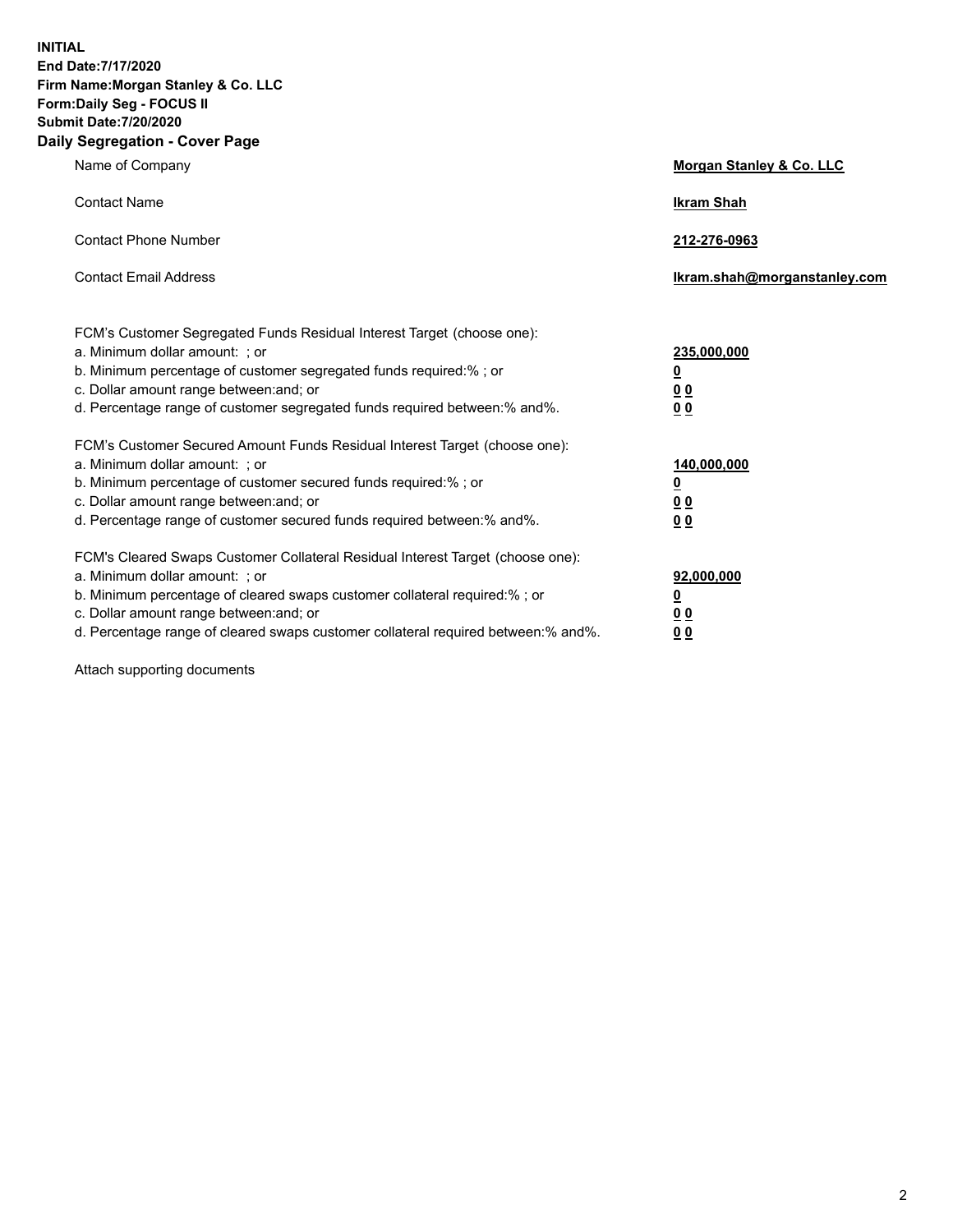| <b>INITIAL</b> | End Date: 7/17/2020<br>Firm Name: Morgan Stanley & Co. LLC<br>Form: Daily Seg - FOCUS II<br><b>Submit Date: 7/20/2020</b><br><b>Daily Segregation - Secured Amounts</b> |                                                                  |
|----------------|-------------------------------------------------------------------------------------------------------------------------------------------------------------------------|------------------------------------------------------------------|
|                | Foreign Futures and Foreign Options Secured Amounts                                                                                                                     |                                                                  |
|                | Amount required to be set aside pursuant to law, rule or regulation of a foreign<br>government or a rule of a self-regulatory organization authorized thereunder        | $0$ [7305]                                                       |
| 1.             | Net ledger balance - Foreign Futures and Foreign Option Trading - All Customers<br>A. Cash<br>B. Securities (at market)                                                 | 4,189,235,308 [7315]<br>3,071,229,335 [7317]                     |
| 2.             | Net unrealized profit (loss) in open futures contracts traded on a foreign board of trade                                                                               | 430,819,993 [7325]                                               |
| 3.             | Exchange traded options                                                                                                                                                 |                                                                  |
|                | a. Market value of open option contracts purchased on a foreign board of trade                                                                                          | 7,201,378 [7335]                                                 |
| 4.             | b. Market value of open contracts granted (sold) on a foreign board of trade<br>Net equity (deficit) (add lines 1.2. and 3.)                                            | -13,678,624 [7337]<br>7,684,807,390 [7345]                       |
| 5.             | Account liquidating to a deficit and account with a debit balances - gross amount                                                                                       | 17,201,091 [7351]                                                |
|                | Less: amount offset by customer owned securities                                                                                                                        | -15,291,057 [7352] 1,910,034<br>[7354]                           |
| 6.             | Amount required to be set aside as the secured amount - Net Liquidating Equity<br>Method (add lines 4 and 5)                                                            | 7,686,717,424 [7355]                                             |
| 7.             | Greater of amount required to be set aside pursuant to foreign jurisdiction (above) or line<br>6.                                                                       | 7,686,717,424 [7360]                                             |
|                | FUNDS DEPOSITED IN SEPARATE REGULATION 30.7 ACCOUNTS                                                                                                                    |                                                                  |
| 1.             | Cash in banks<br>A. Banks located in the United States                                                                                                                  |                                                                  |
|                | B. Other banks qualified under Regulation 30.7                                                                                                                          | 566,271,305 [7500]<br>731,290,575 [7520] 1,297,561,880<br>[7530] |
| 2.             | Securities                                                                                                                                                              |                                                                  |
|                | A. In safekeeping with banks located in the United States                                                                                                               | 379,577,479 [7540]                                               |
|                | B. In safekeeping with other banks qualified under Regulation 30.7                                                                                                      | 0 [7560] 379,577,479 [7570]                                      |
| 3.             | Equities with registered futures commission merchants                                                                                                                   |                                                                  |
|                | A. Cash<br><b>B.</b> Securities                                                                                                                                         | 16,035,511 [7580]                                                |
|                | C. Unrealized gain (loss) on open futures contracts                                                                                                                     | $0$ [7590]<br>2,019,866 [7600]                                   |
|                | D. Value of long option contracts                                                                                                                                       | $0$ [7610]                                                       |
|                | E. Value of short option contracts                                                                                                                                      | 0 [7615] 18,055,377 [7620]                                       |
| 4.             | Amounts held by clearing organizations of foreign boards of trade                                                                                                       |                                                                  |
|                | A. Cash                                                                                                                                                                 | $0$ [7640]                                                       |
|                | <b>B.</b> Securities                                                                                                                                                    | $0$ [7650]                                                       |
|                | C. Amount due to (from) clearing organization - daily variation                                                                                                         | $0$ [7660]                                                       |
|                | D. Value of long option contracts                                                                                                                                       | $0$ [7670]                                                       |
| 5.             | E. Value of short option contracts<br>Amounts held by members of foreign boards of trade                                                                                | 0 [7675] 0 [7680]                                                |
|                | A. Cash                                                                                                                                                                 | 3,093,721,576 [7700]                                             |
|                | <b>B.</b> Securities                                                                                                                                                    | 2,691,651,856 [7710]                                             |
|                | C. Unrealized gain (loss) on open futures contracts                                                                                                                     | 428,800,127 [7720]                                               |
|                | D. Value of long option contracts                                                                                                                                       | 7,201,378 [7730]                                                 |
|                | E. Value of short option contracts                                                                                                                                      | -13,678,624 [7735] 6,207,696,313<br>[7740]                       |
| 6.             | Amounts with other depositories designated by a foreign board of trade                                                                                                  | $0$ [7760]                                                       |
| 7.             | Segregated funds on hand                                                                                                                                                | $0$ [7765]                                                       |
| 8.<br>9.       | Total funds in separate section 30.7 accounts                                                                                                                           | 7,902,891,049 [7770]                                             |
|                | Excess (deficiency) Set Aside for Secured Amount (subtract line 7 Secured Statement<br>Page 1 from Line 8)                                                              | 216,173,625 [7380]                                               |

- 10. Management Target Amount for Excess funds in separate section 30.7 accounts **140,000,000** [7780]
- 11. Excess (deficiency) funds in separate 30.7 accounts over (under) Management Target **76,173,625** [7785]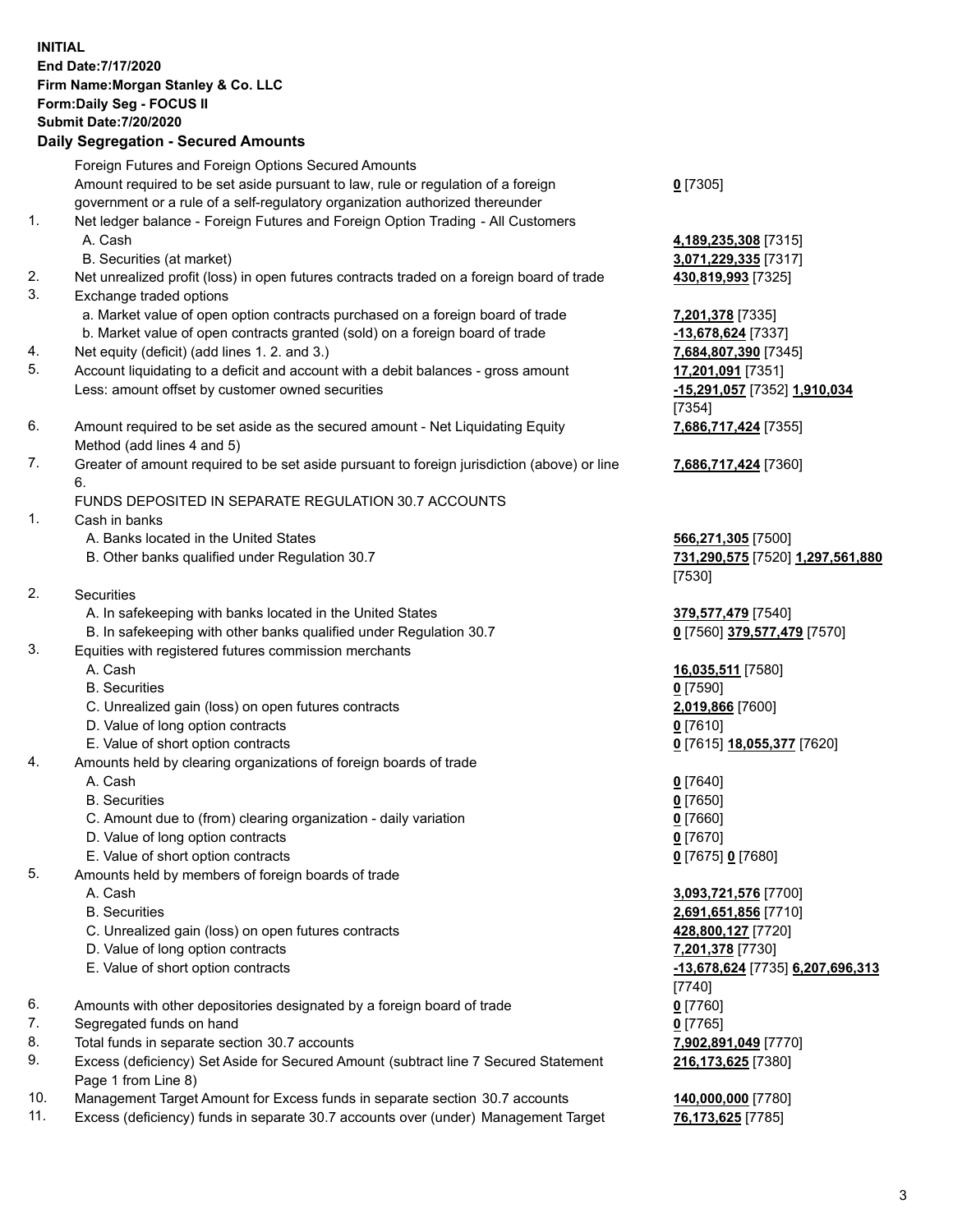**INITIAL End Date:7/17/2020 Firm Name:Morgan Stanley & Co. LLC Form:Daily Seg - FOCUS II Submit Date:7/20/2020 Daily Segregation - Segregation Statement** SEGREGATION REQUIREMENTS(Section 4d(2) of the CEAct) 1. Net ledger balance A. Cash **14,722,639,917** [7010] B. Securities (at market) **8,157,032,839** [7020] 2. Net unrealized profit (loss) in open futures contracts traded on a contract market **2,408,497,662** [7030] 3. Exchange traded options A. Add market value of open option contracts purchased on a contract market **477,847,355** [7032] B. Deduct market value of open option contracts granted (sold) on a contract market **-336,680,600** [7033] 4. Net equity (deficit) (add lines 1, 2 and 3) **25,429,337,173** [7040] 5. Accounts liquidating to a deficit and accounts with debit balances - gross amount **200,746,258** [7045] Less: amount offset by customer securities **-199,087,956** [7047] **1,658,302** [7050] 6. Amount required to be segregated (add lines 4 and 5) **25,430,995,475** [7060] FUNDS IN SEGREGATED ACCOUNTS 7. Deposited in segregated funds bank accounts A. Cash **4,071,930,061** [7070] B. Securities representing investments of customers' funds (at market) **0** [7080] C. Securities held for particular customers or option customers in lieu of cash (at market) **861,743,682** [7090] 8. Margins on deposit with derivatives clearing organizations of contract markets A. Cash **13,387,449,284** [7100] B. Securities representing investments of customers' funds (at market) **0** [7110] C. Securities held for particular customers or option customers in lieu of cash (at market) **7,295,289,157** [7120] 9. Net settlement from (to) derivatives clearing organizations of contract markets **42,885,955** [7130] 10. Exchange traded options A. Value of open long option contracts **477,847,355** [7132] B. Value of open short option contracts **and the set of our original contracts -336,680,600** [7133] 11. Net equities with other FCMs A. Net liquidating equity **16,335,056** [7140] B. Securities representing investments of customers' funds (at market) **0** [7160] C. Securities held for particular customers or option customers in lieu of cash (at market) **0** [7170] 12. Segregated funds on hand **0** [7150] 13. Total amount in segregation (add lines 7 through 12) **25,816,799,950** [7180] 14. Excess (deficiency) funds in segregation (subtract line 6 from line 13) **385,804,475** [7190]

- 15. Management Target Amount for Excess funds in segregation **235,000,000** [7194]
- 16. Excess (deficiency) funds in segregation over (under) Management Target Amount Excess

**150,804,475** [7198]